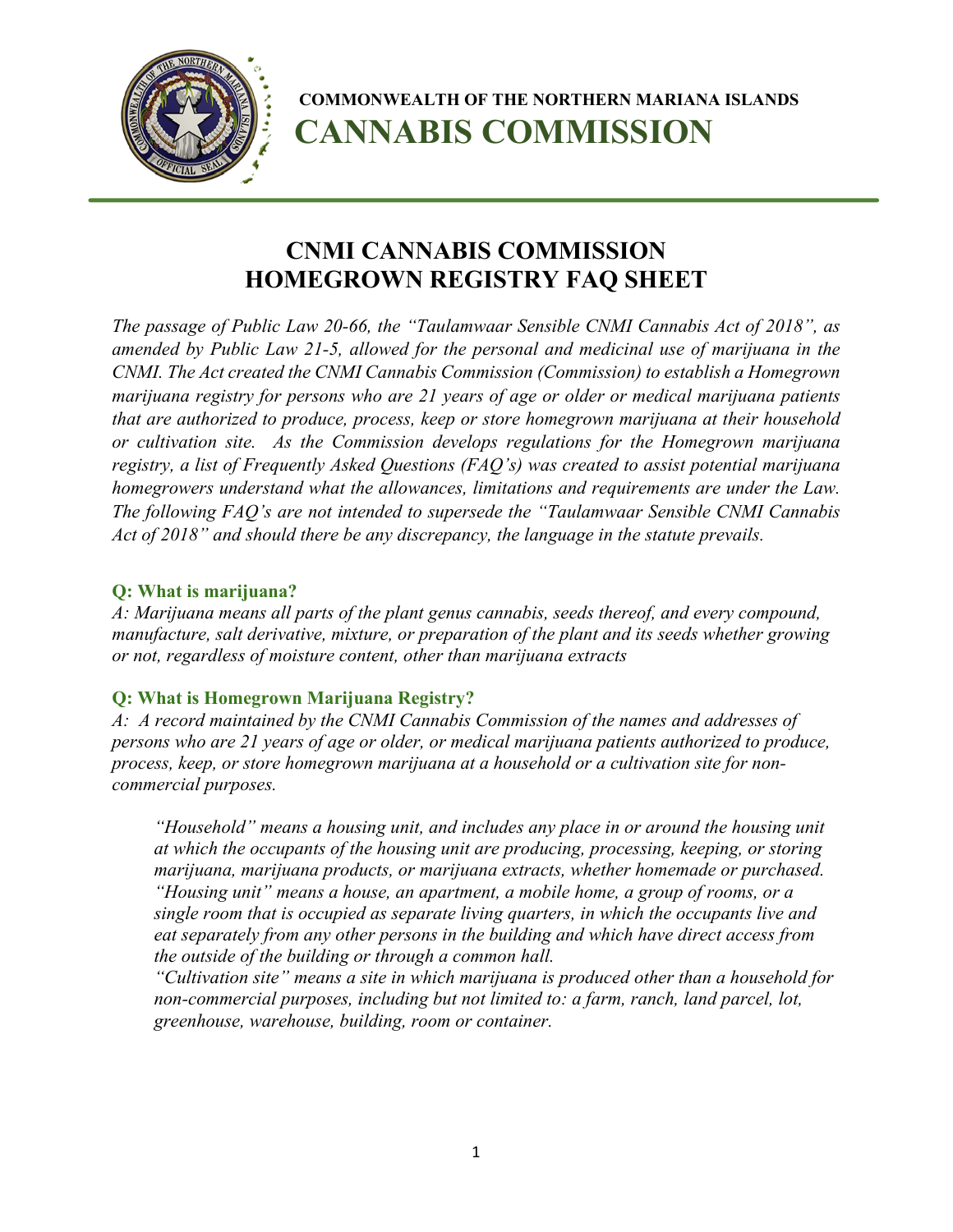

**Q: How do I apply for a Homegrown Marijuana Registry Card and how much does it cost?** *A: The application will be available upon the launching of the www.cnmicannabis.org official website. If approved, the fee is an annual payment of \$75 per approved registrant.*

## **Q: Who is eligible to register for a Homegrown Marijuana Registry Card?**

*A: Any individual 21 years or older may apply to produce, process, keep, or store marijuana at their household or cultivation site for non-commercial purposes. Those who apply must meet qualifications in order to be issued a Homegrown Marijuana Registry Card by the CNMI Cannabis Commission.*

## **Q: How long is my Homegrown Marijuana Registry Card good for?**

*A: One year. Annual renewal of your Homegrown Marijuana Registry Card is required in order to continue to produce, process, keep, or store homegrown marijuana at a household or a cultivation site for non-commercial purposes.*

## **Q: Who will enforce the Homegrown Marijuana Registry?**

*A: The CNMI Cannabis Commission.*

#### **Q: How many marijuana plants can I grow at a time?**

*A: The total amount of marijuana plants at the household or cultivation site should not exceed six (6) mature plants (with observable flowers or buds) and no more than twelve (12) immature plants (no observable flowers or buds) at any time. Notwithstanding the fact that newly formed young, immature flowers or buds are not, for the most part, considered matured flowers or buds, for purposes of compliance with Public Law 20-66 as amended by Public Law 21-5, any observable flowers or buds shall be considered a mature or adult cannabis plant.* 

# **Q: Are there any restrictions or requirements for homegrown cultivation?**

*A:*

- *1. Marijuana plants shall be cultivated in a location where the plants are not subject to public view without the use of binoculars, aircraft, or other optical aids.*
- *2. A person cultivating marijuana must take reasonable precautions to ensure the plants are secure from unauthorized access and access by persons under 21 years of age.*
- *3. Marijuana cultivation may only occur on property lawfully in possession, either by appropriate lease or actual ownership of the cultivator or with the consent of the person in lawful possession of the property.*
- *4. A person may not sell homegrown marijuana or plants, marijuana products or marijuana items.*
- *5. A person may give marijuana, or up to six (6) immature plants, marijuana products or marijuana items to another person (21 years and older) as a gift provided the person being given accepts the gift.*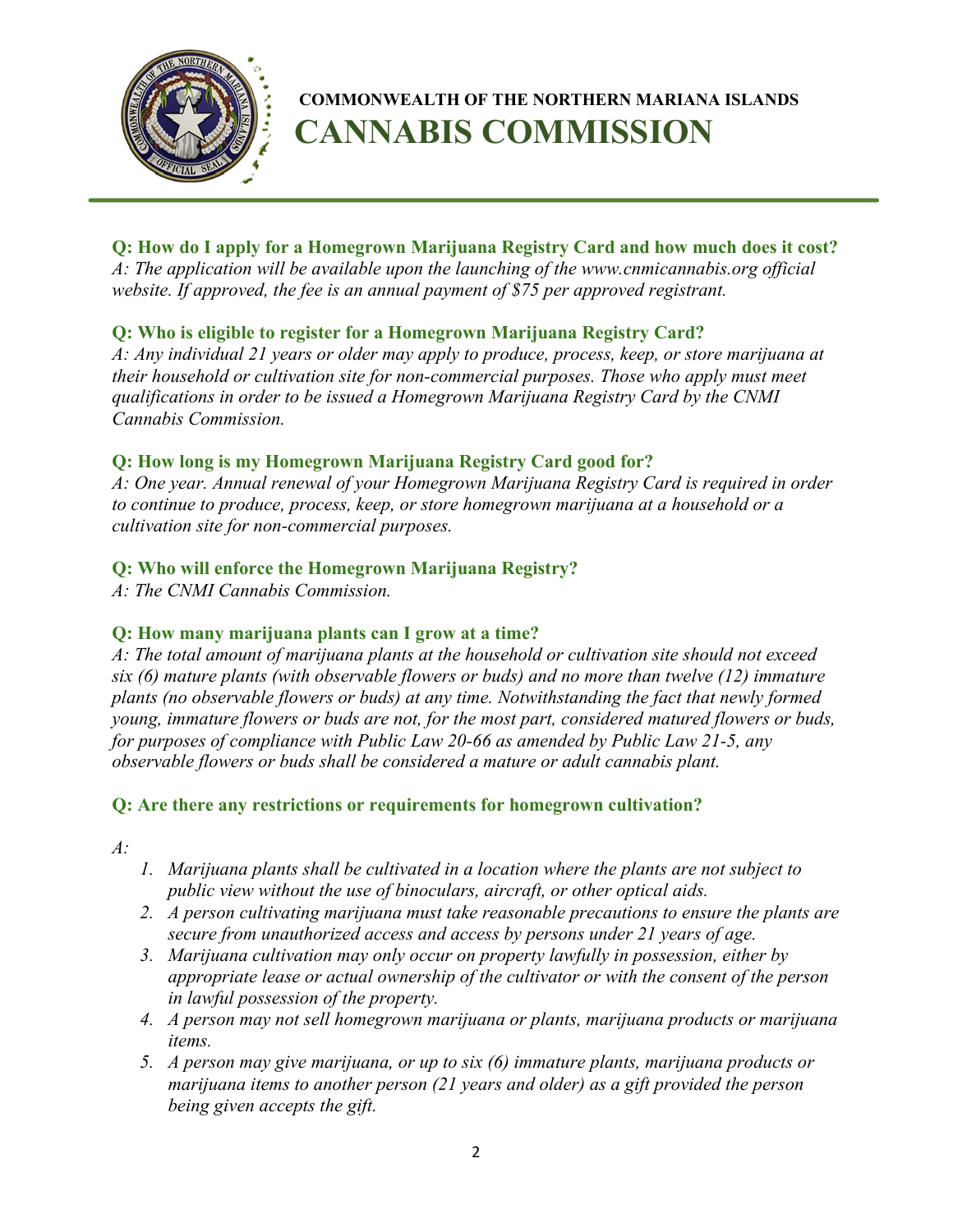

## **Q: How will minors be protected from marijuana and marijuana products?**

*A: It is the responsibility of the homegrown marijuana registrant (cardholder) to ensure that persons under the age of 21 are not allowed access to marijuana plants or items. A person who violates this section is punishable by a civil infraction punishable by a fine of \$100 for a first offense. The second offense will result in the confiscation of their marijuana and a fine of \$500. If a person is found guilty of their third offense, their marijuana will be confiscated and the person will be guilty of a misdemeanor punishable by a fine of up to \$1,000 and 30 days in prison, along with the revocation of their Homegrown Registry Card.*

#### **Q: Can a landlord prohibit their tenant from growing marijuana in their rental?**

*A: Yes. Landlords have the right to prohibit growing marijuana in their rental.*

#### **Q: How much marijuana can I legally possess (carry) at one time?**

- *A:*
- *1. Not more than one (1) ounce of useable marijuana on your persons in public but out of public view (except marijuana-free zones §53054 (c))*
- *2. Not more than Eight (8) ounces of useable marijuana in your home.*
- *3. Not more than 16 ounces of any marijuana product in solid form.*
- *4. Not more than 72 ounces of marijuana products in liquid form.*
- *5. Not more than 5 grams of marijuana extracts at any given time.*
- *6. Not more than 6 Immature plants.*

*"Us*e*able" marijuana includes pre-rolled marijuana as long as the pre-roll consists of only dried marijuana leaves and flowers.*

*The following locations are considered "Marijuana-free Zones":*

- *1. Any government building with exceptions for government entities acting to carry out its duties under the law.*
- *2. Any school or school property, whether public or private.*
- *3. Northern Marianas College with exceptions for research as may be permitted by NMC.*
- *4. Any business establishment licensed to serve alcohol.*
- *5. Any federal building.*

# **Q: Can I travel off-island with my homegrown marijuana?**

*A: Commonwealth and Federal law prohibits the importation or exportation of any federal restricted substance.*

#### **Q: Can I sell my homegrown marijuana or purchase someone else's homegrown marijuana?**

*A: No. Homegrown marijuana is for personal use and is non-commercial.*